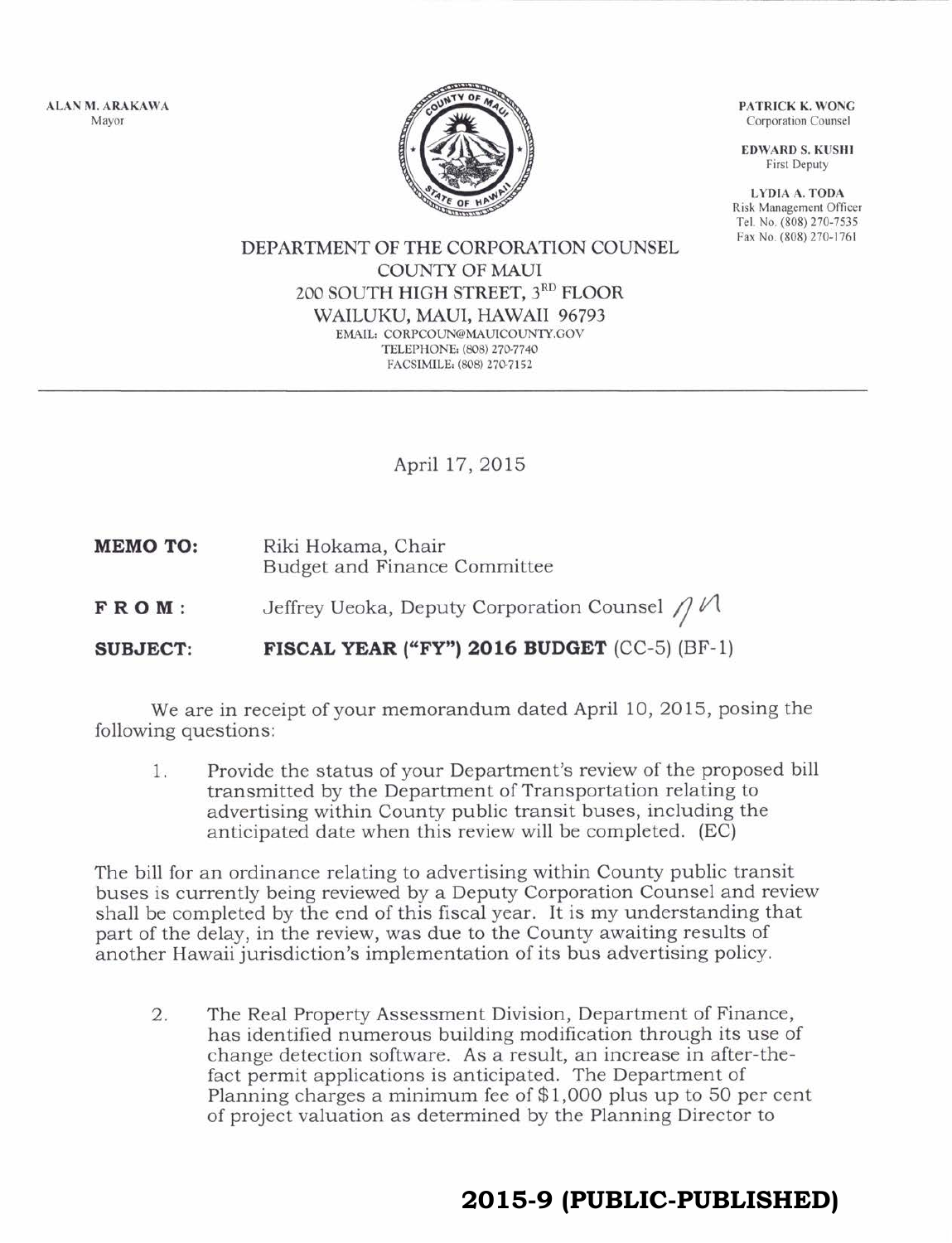Riki Hokama, Chair April 17,2Ol5 Page 2

> review an after-the-fact permit application (page 26 of Ramseyer version of Appendix B, Revenues - Fees, Rates, Assessments and Taxes, Fiscal Year July 1,2015 to June 30, 2016). Provide a written legal opinion as to whether the fee for review of after-thefact permit applications conflicts with Section 13-1O of the Revised Charter of the County of Maui (1983), as amended, relating to penalties. (MW)

Section 13-10 of the Revised Charter of the County of Maui (1983), as amended ("Charter"), relates to penalties and not fees, therefore, we do not see a conflict. We will use this opportunity to generally go over the basic structure authorizing the County to assess fees. The County has, "the power to fix the fees and charges for all official services not otherwise provided for  $\left[ \cdot \right]^{n_1}$  and generally speaking, the Council sets the rates and fees through the annual budget ordinance. The Hawai'i Constitution (1978) reserves the taxing power to the State, however, it does authorize the State to delegate the authority to the political subdivisions, the most notable delegation of authority being the power to levy real property taxes. The State of Hawaii has recognized the difference between user fees and regulatory fees:

> Fees imposed by a governmental entity tend to fall into one of two principal categories: user fees, based on the rights of the entity as a proprietor of the instrumentalities used, or regulatory fees (including licensing and inspection fees), founded on the police power to regulate particular businesses or activities.2

In determining whether a charge is a user fee or a tax, one should analyze whether the charge, "(1) applies to the direct beneficiary of a particular service, (2) is allocated directly to defraying the costs of providing the service, and (3) is reasonably proportionate of the benefit received."3

The Hawaii Supreme Court has adopted the three prong test set forth in San Juan Cellar Telephone Co. u. Public Seruice Commission of Puerto Rico,967 F.2d 683 (1<sup>st</sup> Cir. 1992), in determining whether an assessment is a regulatory fee or  $tax<sup>4</sup>$ :

1. Whether a regulatory agency assesses the fee;

<sup>&</sup>lt;sup>1</sup> Haw. Rev. Stat. 46-1.5(8)

<sup>&</sup>lt;sup>2</sup> State v. Medeiros, 89 Hawai'i 361, 366, 973 P.2d 736, 741 (1999) (quoting Emerson College v. City of Boston, 391 Mass. 415, 462 N.E.2d 1098, 1105 (1984))

<sup>&</sup>lt;sup>3</sup> Medeiros, 89 Hawai'i at 367, 973 P.2d at 742

<sup>&</sup>lt;sup>4</sup> Hawaii Insurers Council v. Lingle, 120 Hawai'i 51, 66, 201 P.3d 564, 579 (2008)